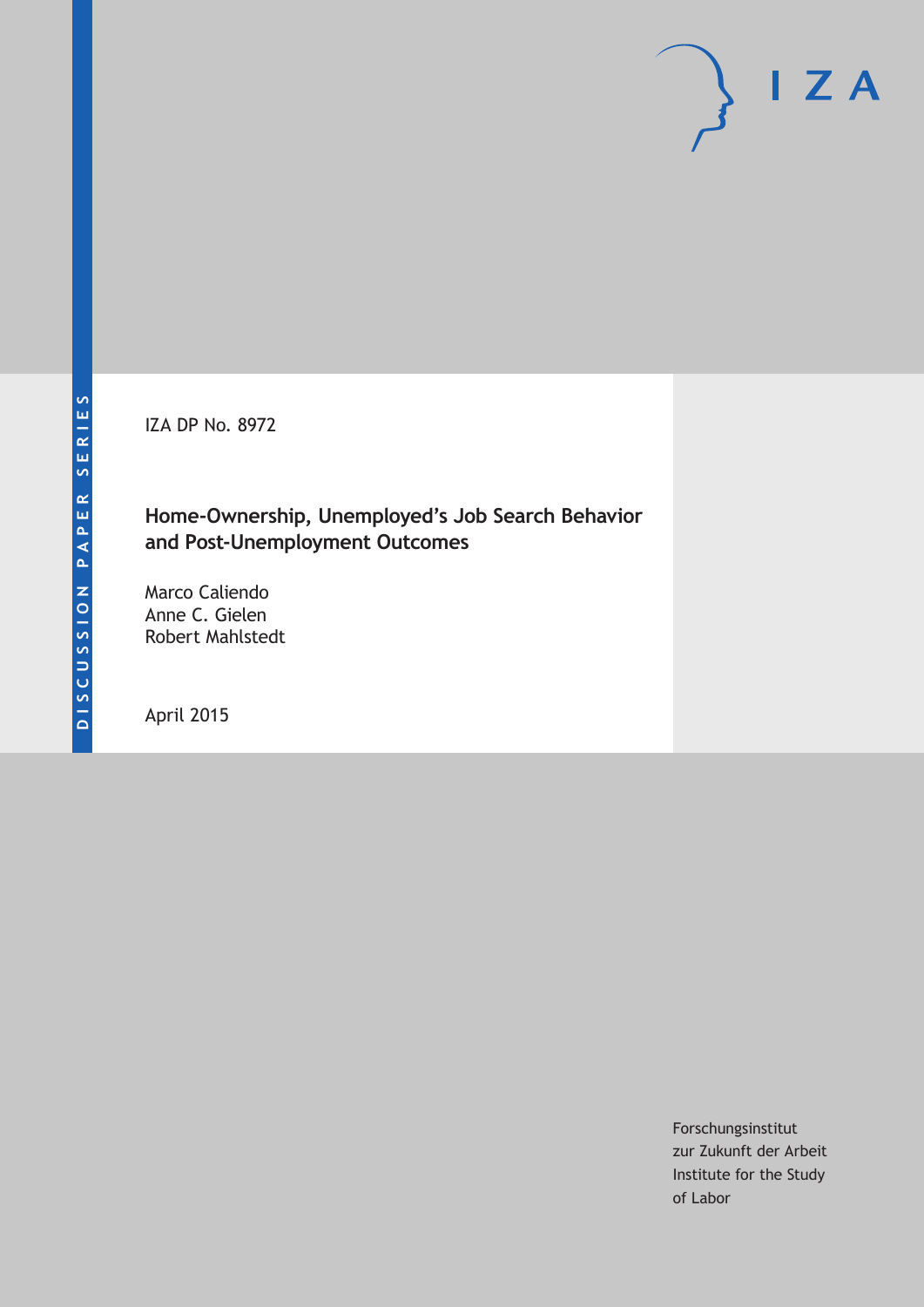# **Home-Ownership, Unemployed's Job Search Behavior and Post-Unemployment Outcomes**

#### **Marco Caliendo**

*University of Potsdam, IZA, DIW and IAB*

#### **Anne C. Gielen**

*Erasmus University Rotterdam and IZA*

#### **Robert Mahlstedt**

*IZA and University of Potsdam*

Discussion Paper No. 8972 April 2015

IZA

P.O. Box 7240 53072 Bonn **Germany** 

Phone: +49-228-3894-0 Fax: +49-228-3894-180 E-mail: iza@iza.org

Any opinions expressed here are those of the author(s) and not those of IZA. Research published in this series may include views on policy, but the institute itself takes no institutional policy positions. The IZA research network is committed to the IZA Guiding Principles of Research Integrity.

The Institute for the Study of Labor (IZA) in Bonn is a local and virtual international research center and a place of communication between science, politics and business. IZA is an independent nonprofit organization supported by Deutsche Post Foundation. The center is associated with the University of Bonn and offers a stimulating research environment through its international network, workshops and conferences, data service, project support, research visits and doctoral program. IZA engages in (i) original and internationally competitive research in all fields of labor economics, (ii) development of policy concepts, and (iii) dissemination of research results and concepts to the interested public.

<span id="page-1-0"></span>IZA Discussion Papers often represent preliminary work and are circulated to encourage discussion. Citation of such a paper should account for its provisional character. A revised version may be available directly from the author.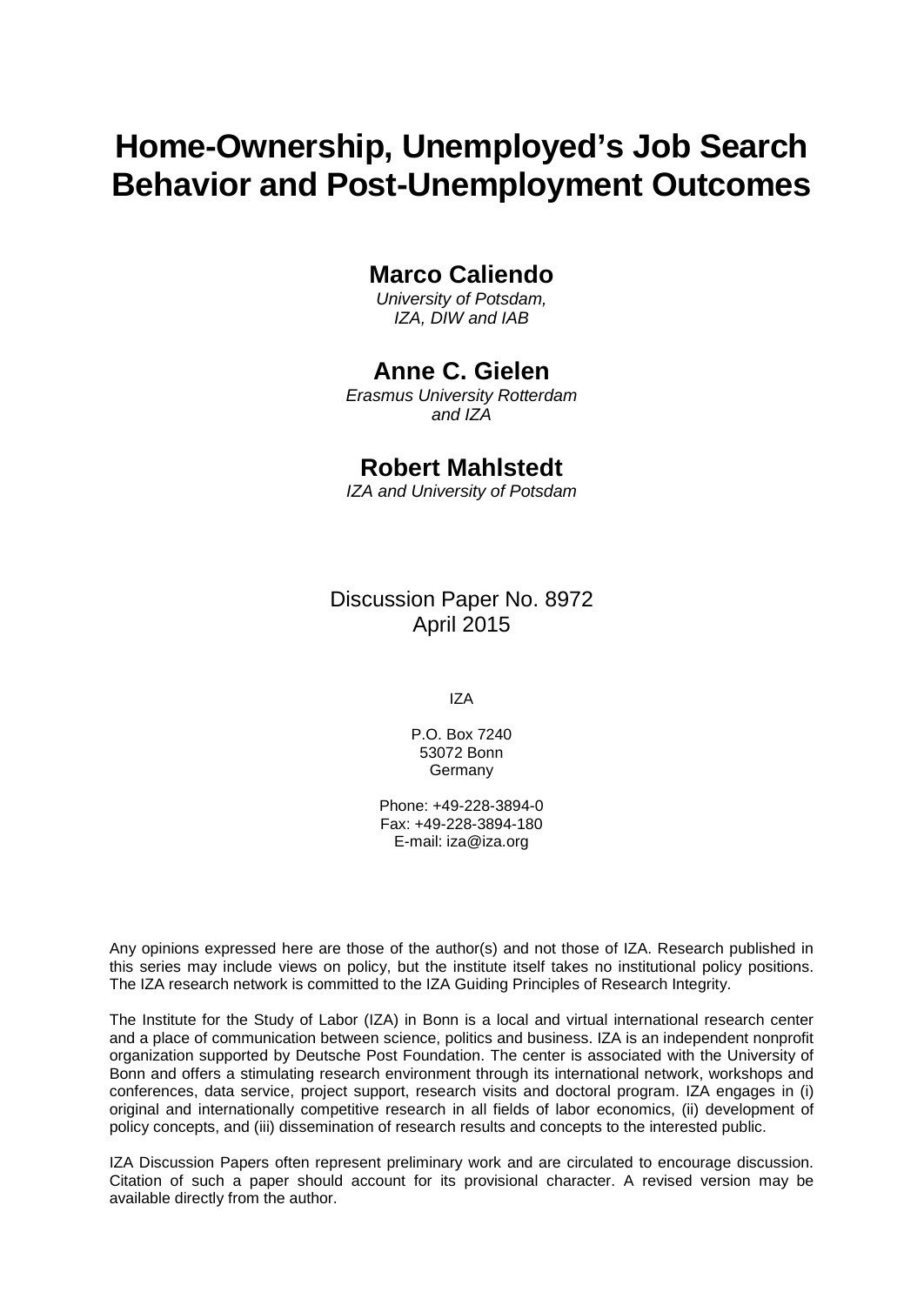IZA Discussion Paper No. 8972 April 2015

## **ABSTRACT**

### **Home-Ownership, Unemployed's Job Search Behavior and Post-Unemployment Outcomes[\\*](#page-1-0)**

Although home-ownership has been shown to restrict geographic labor mobility and to affect job search behavior of unemployed, there is no evidence so far on how it affects their future re-employment outcomes. We use two waves of detailed German survey data of newly unemployed individuals to study the effect of home-ownership on the job search behavior of unemployed and their re-employment outcomes. We show that unemployed who own a home are less willing to move and also less likely to apply for jobs for which one would have to move. However, we do not find any evidence for compensations of their restricted mobility by more intensive (more search channels or applications) or different (more active or informal) search behavior. Furthermore, we find that home-ownership does not seem to harm the employment prospects of the unemployed. Although the re-employment probability in the short-run is slightly lower, we find that after one year home-owning unemployed have found better re-employment jobs, in terms of wages and job satisfaction, than their renting counterparts.

JEL Classification: J64, J61

Keywords: job search behavior, home-ownership, search effort, reservation wage, unemployment duration

Corresponding author:

Anne C. Gielen Erasmus School of Economics Erasmus University Rotterdam PO Box 1738 3000 DR Rotterdam The Netherlands E-mail: [gielen@ese.eur.nl](mailto:gielen@ese.eur.nl)

This study uses the Scientific Use File of the IZA Evaluation Dataset Survey provided by the International Data Service Center (IDSC) of the Institute for the Study of Labor (IZA) (for more information, see Arni, Caliendo, Künn, and Zimmermann, 2014). We thank Andrew Oswald and Jeff Zabel for helpful comments and suggestions.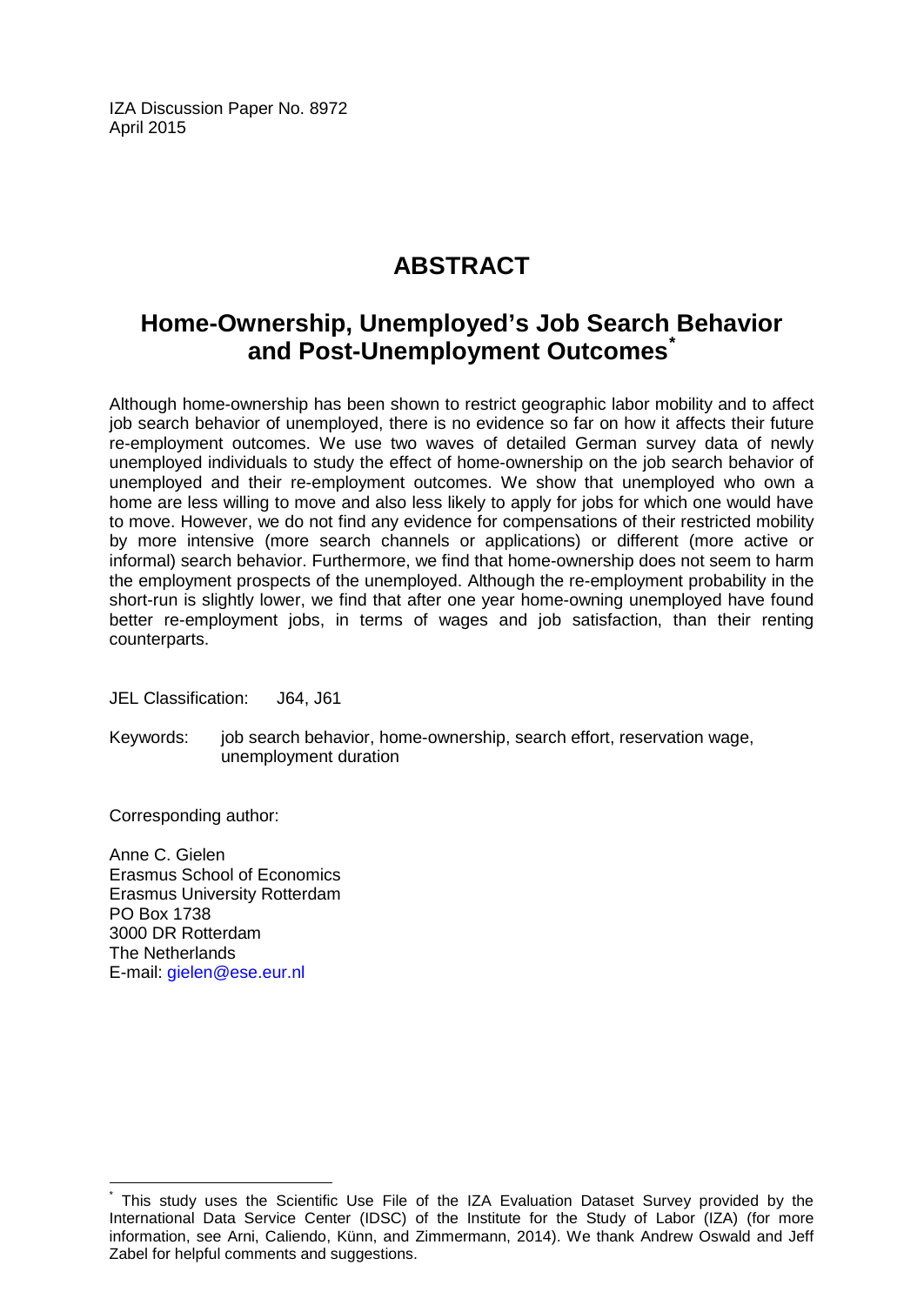#### 1 Introduction

Labor market mobility is a highly debated topic in both academia and politics. In the face of increasing competition due to globalization, increasing labor market flexibility is high on the political agenda and various countries subsidize mobility as part of their active labor market policies (ALMP). One potential limitation for labor market flexibility could be home-ownership. Home-ownership can be an important barrier to flexibility in the labor market, if home-owners are less willing to move due to higher transaction costs of selling and buying their house. This aligns to the well-known finding of a positive relationship between home-ownership rates and aggregate unemployment rates by Oswald (1999). Although home-ownership is often claimed to also have positive externalities for the community (e.g. DiPasquale and Glaeser, 1999; Glaeser and Shapiro, 2003; Coulson and Fisher, 2009), the adverse effects might become very severe in times of economic crises. If people lose their job and if owning a house limits their mobility and hence reduces their opportunities to find a new job, home-ownership even aggravates the poor economic situation of these individuals. In fact, a recent study by Blanchflower and Oswald (2013) has found evidence for such negative externalities resulting from lower levels of labor mobility, longer commuting times and fewer new businesses. Furthermore, during the recent economic crisis housing prices have fallen dramatically in the US, which may have led to a "lock in" effect due to financial constraints faced by those whose housing debt exceeds the market value of their homes, although a recent study by Valetta (2013) did not find evidence for this.

If home-ownership restricts the geographic mobility of individuals, and hence limits the area in which they can look for a job, then it can be expected that unemployed homeowners will change their search behavior in order to improve the chance of finding a new job. First, when restricted to a small area with relatively few jobs, unemployed homeowners cannot send as many applications as they would have done if they were not bound to this area. However, they might choose to use either different (e.g. informal instead of formal search) or more search channels to increase the probability of finding a job. Second, unemployed home-owners might set a different reservation wage. On the one hand, they might lower their reservation wage in order to increase the probability of finding a job. On the other hand, they might have to set their reservation wages higher than renters because they have high financial obligations resulting from having a mortgage. Hence, the overall effect of home-ownership on reservation wages is unclear ex ante. Earlier studies (e.g. Munch, Rosholm, and Svarer, 2006; Morescalchi, 2014) have already shown that homeownership is associated with lower reservation wages, lower search intensity and different search methods. This restricted mobility and job search clearly can have an effect on future re-employment probabilities, and also may affect the quality of the re-employment job in terms of wages and job satisfaction. If owning a house would change the future job quality of unemployed job seekers, or if it would make unemployed face specific difficulties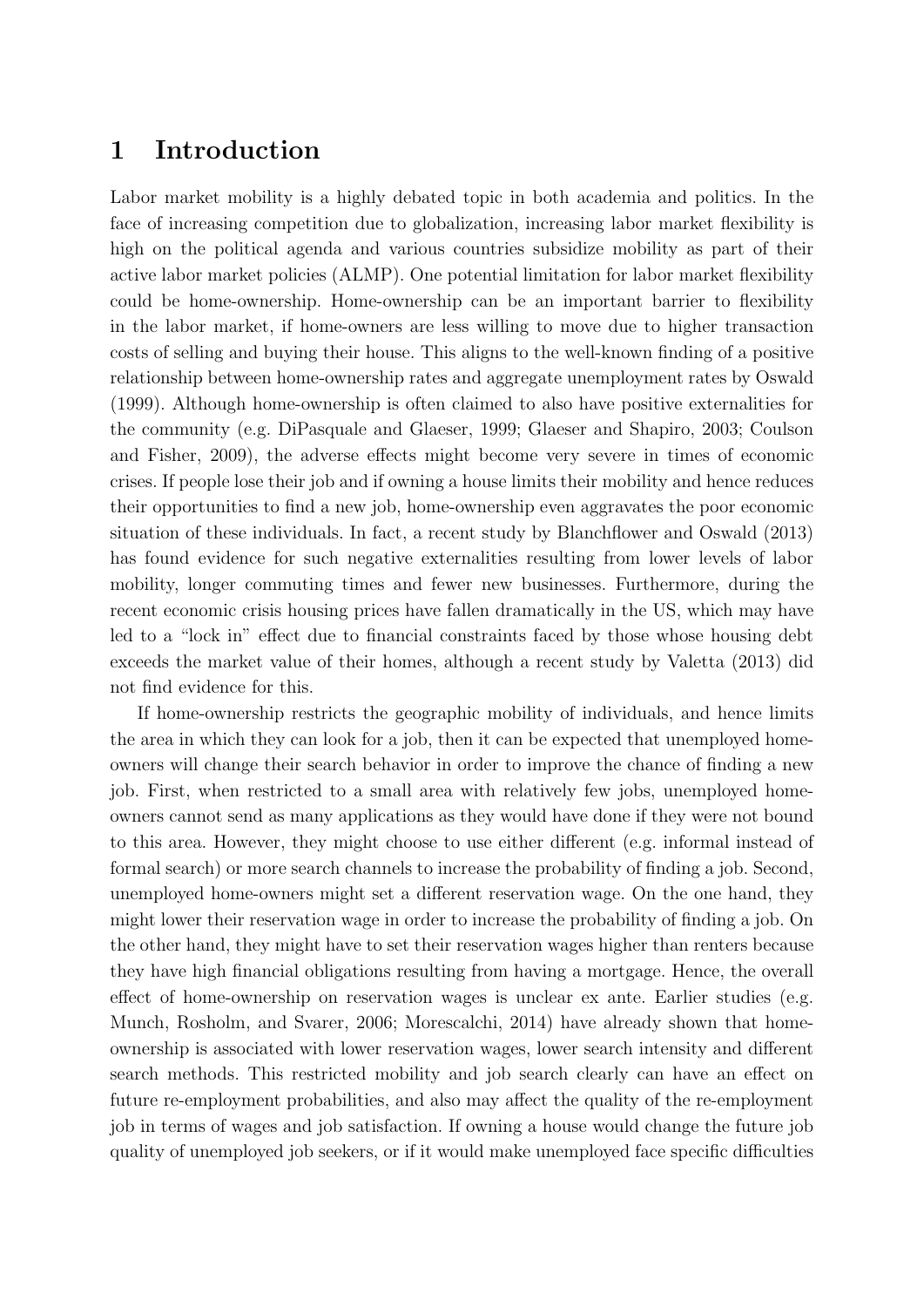in finding a new job due to their restricted mobility, then additional policies might be needed to address these problems.

In this paper we focus on a large sample of newly unemployed job seekers in Germany and investigate their job search behavior and how having a restricted geographic area to search for new jobs affects their future re-employment outcomes. Next to the unemployment duration, we also examine re-employment wages and job satisfaction as indicators of job quality. This is an important contribution to the literature as we are not aware of any other study investigating this so far.

We use the IZA Evaluation Dataset Survey which contains detailed information about unemployed's job search behavior at a very early stage in their unemployment spell. Earlier studies using cross-sectional data, typically suffer from the problem of endogenous home-ownership status. People will only decide to buy a house if the expected length of stay is sufficiently long to amortize the fixed costs of buying a house (e.g. mortgage origination costs, appraisals, and costs of eventual sale). Hence, individuals in good jobs, with a low probability of becoming unemployed, are more likely to buy a home. In addition, individuals with a greater probability of becoming unemployed are also likely to have longer unemployment durations (Heckman and Borjas, 1980; Theodossiou and White, 1994). Hence, the negative correlation between home-ownership and unemployment duration in purely cross-sectional data is not causal but rather reflects characteristics inherent to the home-owner. The major advantage of our dataset is that by focusing on a sample of fresh entries into unemployment and investigating how home-ownership status affects their job search behavior and post-unemployment outcomes, the influence of selectivity bias due to different inflow probabilities into unemployment is reduced. Note that the inflow into unemployment is less likely to depend on home-ownership in Germany, because of the high replacement rate in unemployment insurances. The generous unemployment benefits do not give an incentive to avoid a (short) unemployment spell by accepting any random job offer that comes along in order to be able to pay the monthly mortgage payments.

The remainder of the paper is organized as follows. Section 2 presents an overview of earlier studies, while Section 3 briefly describes the institutional setting of the housing market in Germany. Section 4 presents the data and some descriptives, before we present our empirical approach and discuss the effects of home-ownership on job search behavior and post-unemployment outcomes in Section 5. Finally, Section 6 concludes.

#### 2 Previous Literature

The first evidence on the relationship between home-ownership and aggregate unemployment rates is presented by Oswald (1999). Using data for several countries and regions, he finds that a 10 percentage point increase in the incidence of home-ownership would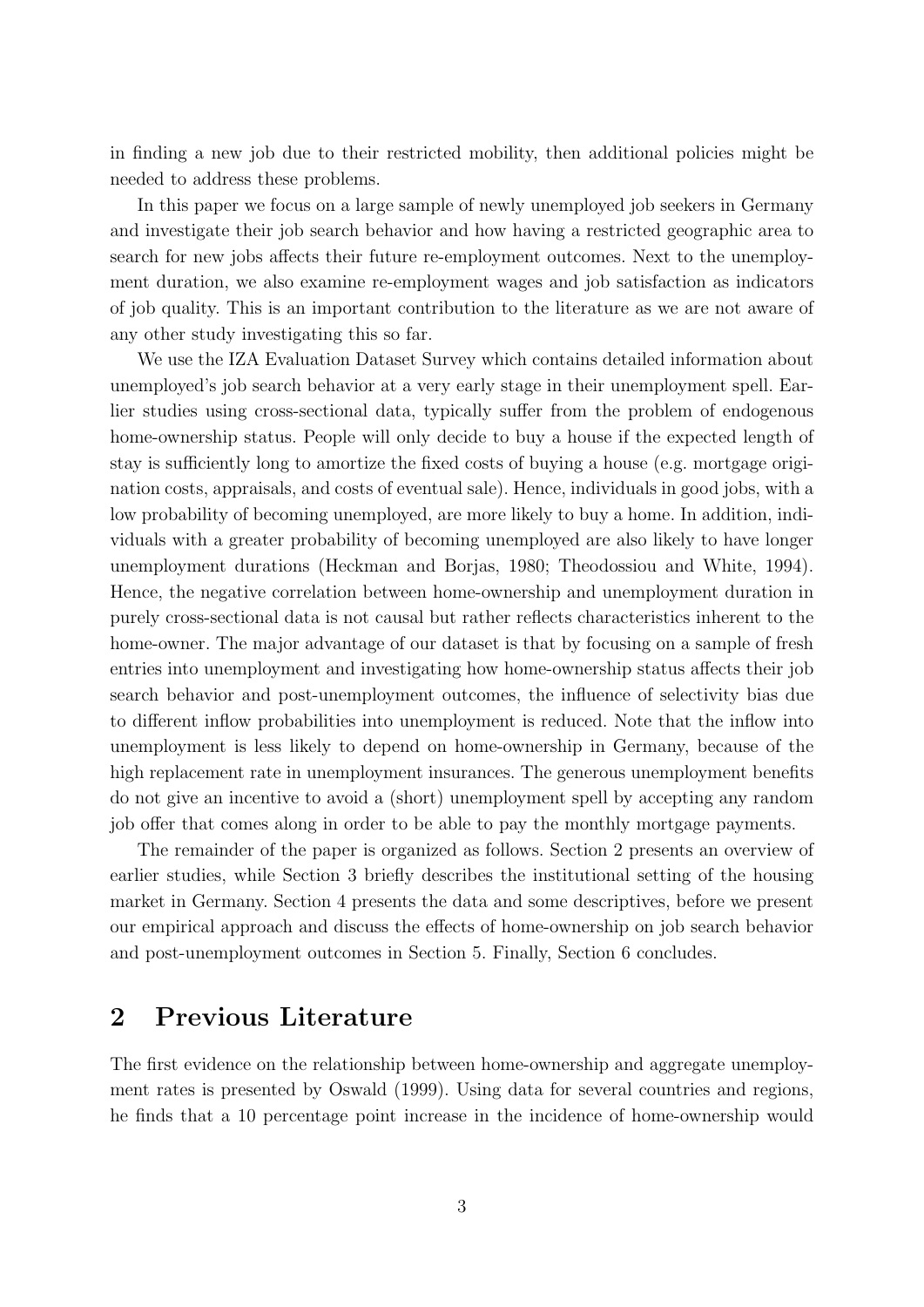lead to a 2 percentage point increase in the unemployment rate.<sup>1</sup> However, studies using micro level data cannot unanimously confirm this result. Green and Hendershott (2001) find similar results for several US states, though only for households with middle aged individuals. A recent study by Valetta (2013) however finds no lock in effects for US home-owners during the recent economic crisis. Other studies like Coulson and Fisher (2002), van Vuuren (2009) and Munch, Rosholm, and Svarer (2006) do not find support for the Oswald hypothesis that home-ownership raised unemployment duration in the Netherlands and Denmark, respectively.

Potential explanations for these mixed results are regional differences in price elasticities of housing supply (Zabel, 2009), loss aversions which lead to not selling the house if prices have fallen (Genesove and Mayer, 2001) or rising interest rates that makes homeowners unable to afford debt service payments on a loan that they would need to finance the purchase of a new residence (Ferreira, Gyourko, and Tracy, 2010). Moreover, Laamanen (2013) points out that home-owners are less likely to experience unemployment, but an increase in home-ownership rates causes unemployment to rise, which might be explained by externalities due to consumption reduction of home-owners. Other explanations for the non-unanimous results are based on the fact that there is considerable heterogeneity among unemployed subgroups. For example, Munch, Rosholm, and Svarer (2006) show that home-ownership in Denmark reduces job finding rates in distant labor markets but home-owners increase their employment prospects in the local labor market by setting lower reservation wages. Battu, Ma, and Phimister (2008) distinguish between private and public renting, because public rents are usually below market prices. Using data from the BHPS they find that home-ownership is a constraint for the employed, because they have a lower probability of gaining employment in more distant labor markets, while public renting is a constraint for the unemployed, because they are less likely to enter a distant job market compared to private renters. Finally, a recent study by Baert, Heylen, and Isebaert (2014) shows that home-owners with a mortgage have shorter unemployment durations than outright owners because of the liquidity constraints that provide strong incentives to find a job soon, while Kantor, Nijkamp, and Rouwendal (2012) provide evidence that leveraged home-owners are more likely to accept longer commuting distances.

### 3 The German Housing Market

Before we move on to present the data we use and our estimation approach let us briefly discuss the German housing market. The flexibility argument is high on the political agenda in Germany. In 2007/2008 about 330,000 unemployed individuals received some

<sup>&</sup>lt;sup>1</sup>Based on this seminal work, Horsewood and Dol (2013) point out that the indebtness of households, associated with home-ownership, rather than home-ownership itself represents the major barrier to relocate for new employment.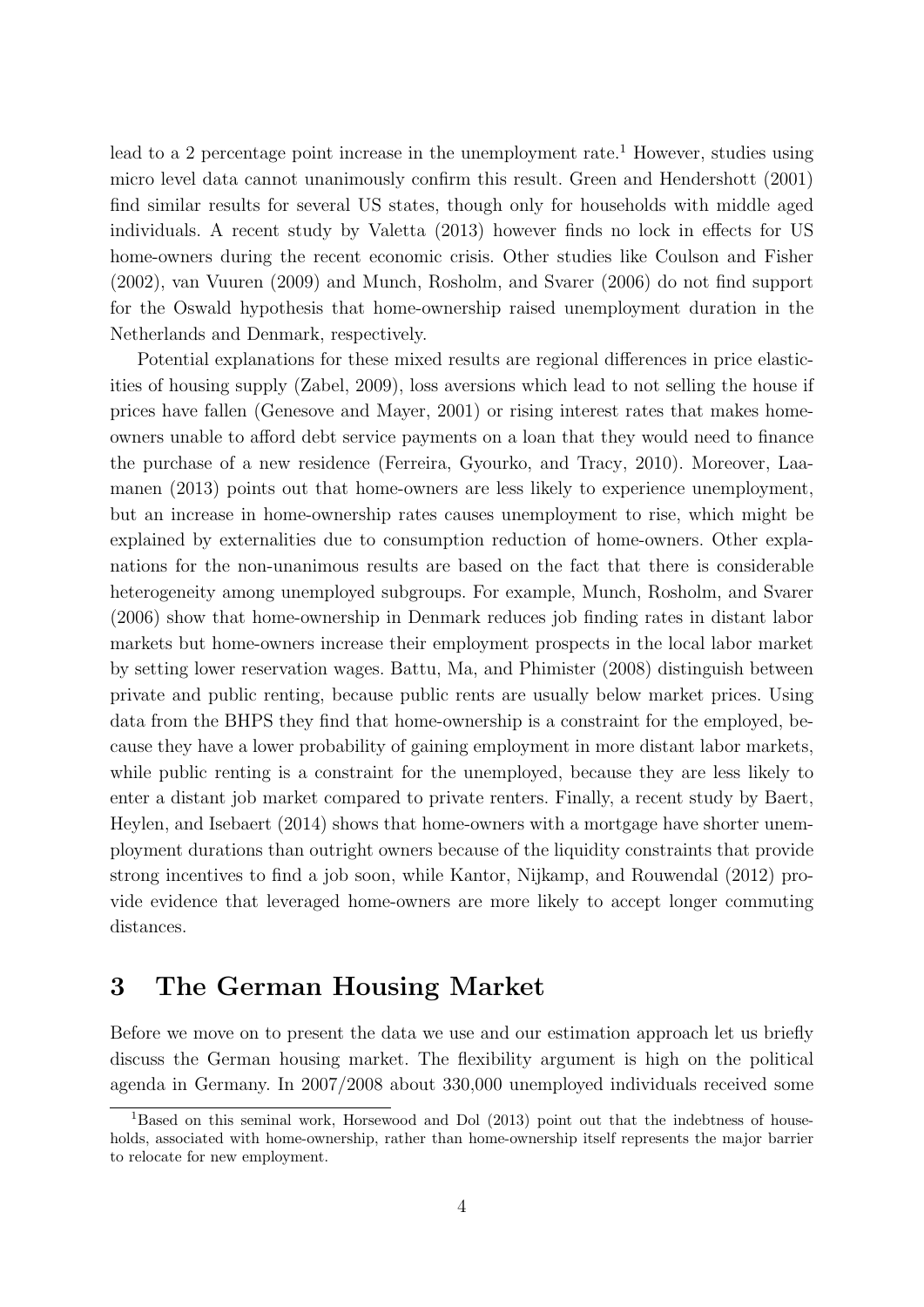form of mobility assistance ("Mobilitätshilfe", 53, SGB III) from the Federal Employment Agency. This includes e.g. relocation assistance, travel and commuting subsidies and subsidies to start a new household. All these components aim to remove any financial restrictions opposing starting a new job. Germany has a rather low rate of home-ownership: 44 percent of all housing in Germany between 1994 and 2001 was owner-occupied, whereas the European average was about 71 percent in this period (De Graaf, Van Leuvensteijn, and Van Ewijk, 2009). This would suggest that the German labor market is relatively flexible compared to other European countries. However, those individuals owning a house might be more immobile than those in other countries due to the institutions regarding property ownership and property transfer. First, whereas property prices have shot up at staggering rates in many industrialized countries, Germany's housing market has been characterized by rather stable housing prices for more than a decade. This is the result of a very generous tax incentive for property investors in 1991, which lead to an over-supply of property. Hence, contrary to home-owners in other European countries, German home-owners could not simply sell their homes while making a reasonable profit to cover the costs of moving. Second, there are substantial fees for real estate agents (3 to 5 percent) and property transfer taxes (4.3 to 4.7 percent) (De Graaf, Van Leuvensteijn, and Van Ewijk, 2009). As a result of this, home-ownership is likely to limit geographical mobility in Germany.

#### 4 Data and Descriptives

The IZA Evaluation Dataset Survey is specifically designed to shed more light on the transition process from unemployment to employment (see Arni, Caliendo, Künn, and Zimmermann, 2014, for details) and the role active labor market policies (ALMP) can play. The dataset contains a 9% random sample from the monthly unemployment inflows, between June 2007 and May 2008, of approximately 206,000 individuals identified in the administrative records. From this gross sample of individuals aged between 16 and 54 years, representative samples of about 1,450 individuals were interviewed each month so that twelve monthly cohorts are gathered after one year. The key feature of the data set is that individuals are interviewed shortly (between 7 and 14 weeks) after they became unemployed and were asked a variety of non-standard questions which we will exploit here. In addition to measuring an extensive set of individual characteristics, labor market history and labor market outcomes, a particular strength of the survey is that it contains detailed questions about search behavior, psychological factors and also home-ownership. Altogether, a total of 17,396 interviews were obtained in this initial round of the survey (wave 1). Individuals are re-interviewed one year after entering unemployment, such that we can study their short-run employment outcomes. We restrict our sample to individuals who have become unemployed and who are still observed in the second interview. This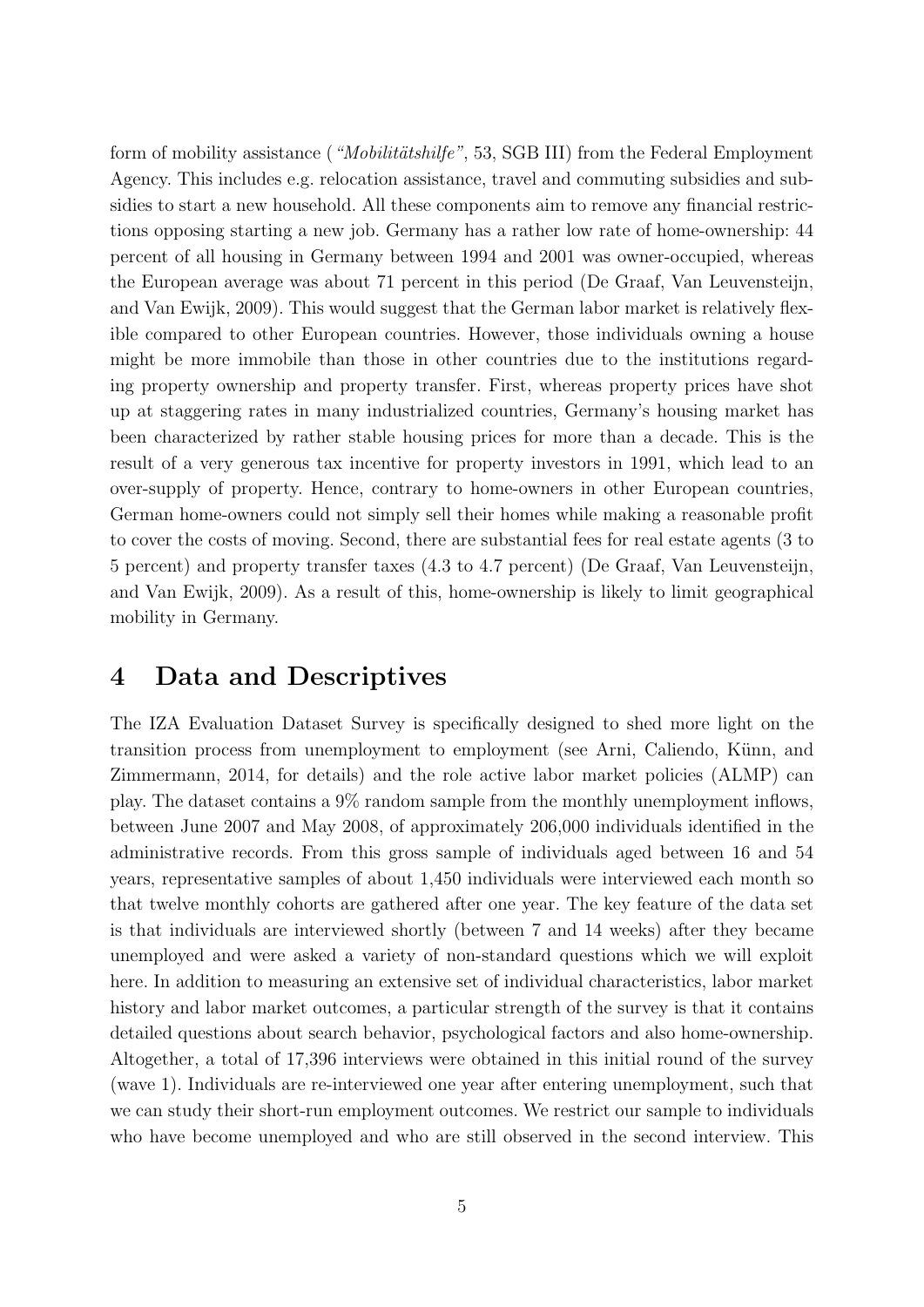leaves us with a sample of 6,940 individuals.

#### <Insert Table 1 about here>

Table 1 provides descriptive statistics of the estimation sample by home-ownership. It appears that home-owners and other unemployed differ in various respects. For example, home-owners are older, less likely to have a migration background, more likely to be female, married and to have children.<sup>2</sup> Home-owners also spend more (life-)time in employment and have different personality characteristics.

#### <Insert Table 2 about here>

Table 2 contains the variables related to search behavior and short-run employment outcomes for both groups. Panel A suggests that unemployed home-owners have a higher reservation wage and send out less applications compared to other unemployed. Also, they are restricted in their geographical mobility: only 20% of the home-owners applied for vacancies which would involve moving whereas this is true for 30% of the other unemployed. We do not find any differences in the total number of search channels used, but we see that home-owners use slightly less active search channels than other unemployed.<sup>3</sup>

Surprisingly, these differences do not seem to translate into different employment outcomes in wave 2 (panel B). One year after entering unemployment both groups of unemployed are equally likely to be employed (around 64%) and have participated in ALMP at a similar rate (29%). Although home-owning unemployed need slightly more time until they find suitable re-employment, their search seems to pay off. Although they have moved less than others searching for a job, home-owning unemployed managed to have a higher wage and are more satisfied with their new job (Panel C).

### 5 Estimation Results

As shown in the previous section, there are significant differences between home-owners and other unemployed with respect to their job search behavior and subsequent labor market outcomes. However, given the different distribution of observable characteristics in both groups, one should be cautious in interpreting these differences. Besides having

<sup>2</sup>Because of these differences, it would be interesting to estimate the effect of home-ownership for various subsamples (e.g. men vs. women, married vs. single). Unfortunately, the number of observations becomes too small if we would do this. Therefore we estimate our models for the pooled sample, where we control for a rich set of observable characteristics.

<sup>&</sup>lt;sup>3</sup>The survey question regarding the use of search channels is designed as a multiple choice answer, where ten alternatives were offered. We define active search methods as those that individuals would consult if they wanted to solicit specific predefined types of jobs, rather than reacting to job opportunities that come up at random. This includes: Posting an advertisement oneself, contacting a private agent without voucher, and direct application at companies.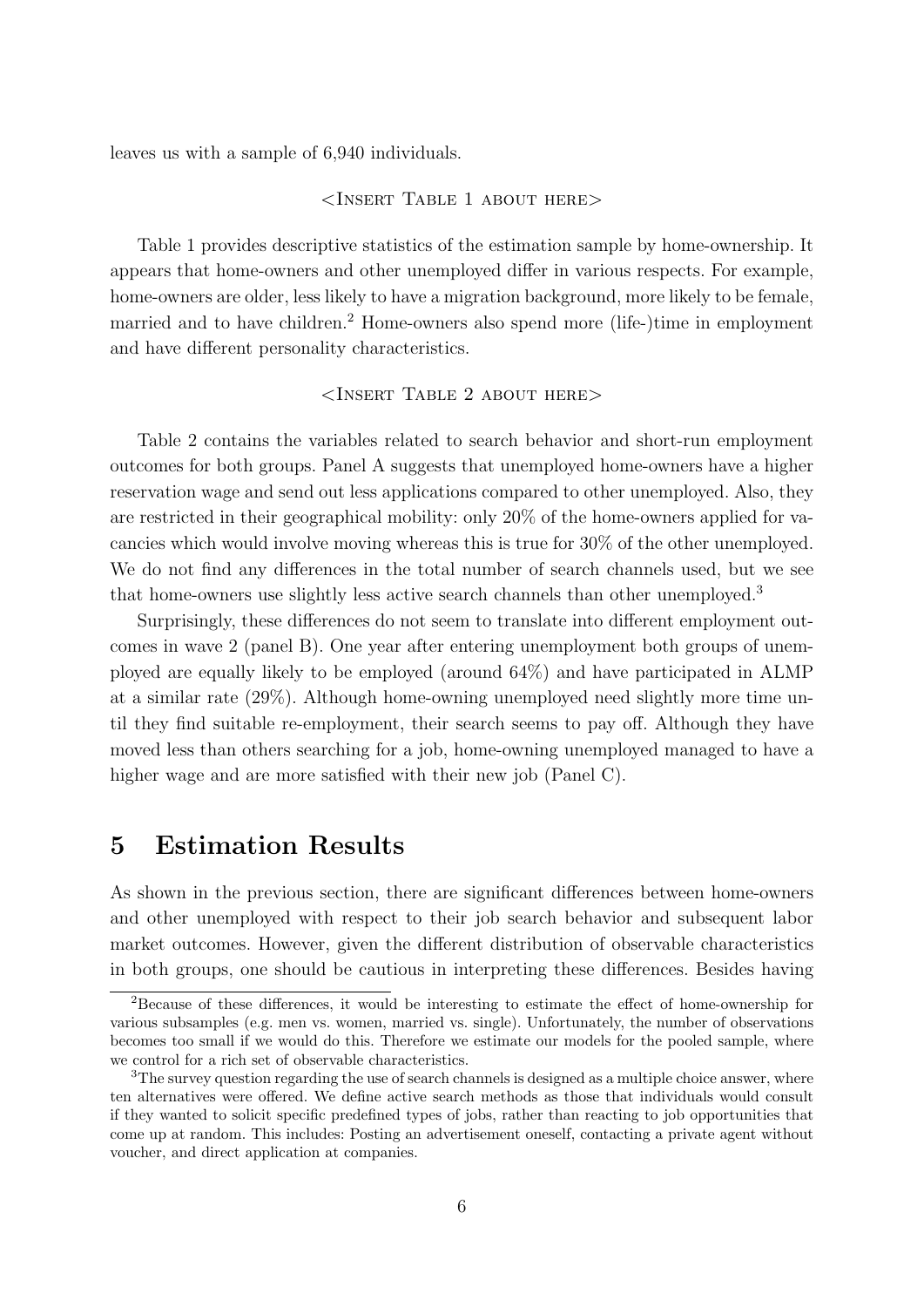direct consequences for the labor market performance, the differences between both groups might affect households preferences for labor market mobility and their likelihood of homeownership simultaneously.<sup>4</sup> In order to single out the effect of home-ownership as good as possible, we exploit a propensity score matching strategy.

Using the matching estimator as a tool to perform decompositions instead of estimating average treatment effects is similar in spirit to the papers by Frölich  $(2007)$ , Nopo (2008) or Caliendo and Lee (2013). Unlike the standard application of matching in the treatment evaluation literature, it is not strictly necessary that the conditional independence assumption holds in our case. Any unobservable difference falls into the residual term. Clearly, this comes at the price that causality needs to be interpreted more carefully here, also because owning a house is not exactly a treatment variable, but rather a choice variable. Our aim is to make unemployed home-owners and other unemployed individuals as comparable as possible based on an extensive set of observable characteristics, including inter alia socio-demographic and household characteristics, education variables, the labor market history, personality charcteristics and regional information (see again Table 2 for a full set of control variables). Based on that, differences in outcome variables among unemployed can more easily be attributed to home-ownership.

First, we estimate the probability of being a home-owner in Table 3 with a logit model. The results indicate that, among other differences, home-owners are less likely to have a migration background, live in areas with a low local unemployment rate, and are more likely to be married, have children and a higher education. The resulting propensity score distribution is shown in Figure 1. Even though there is a huge overlap in the distribution, both groups differ in the bounds, such that a proper imposition of the common support seems important and using OLS is more likely to produce biased estimates.

#### <Insert Table 3 and Figure 1 about here>

Based on the estimated propensity score we apply a kernel matching procedure for two reasons. First, it achieves a lower variance by using more information to construct the counterfactual outcomes. Second, it allows us to circumvent the problems associated with nearest-neighbor matching (Abadie and Imbens, 2008). To be more specific we use an Epanechnikov kernel with a bandwidth of 0.06.<sup>5</sup> The matching results are presented in Table 4 where it can also be seen that the matching procedure is very successful in balancing the characteristics of both groups.<sup>6</sup> Panel A shows that home-owning unem-

<sup>4</sup>For example, Van Leuvensteijn and Koning (2004) and Munch, Rosholm, and Svarer (2008) have shown that home-owners in general have a lower probability of becoming unemployed. Moreover, modeling the housing and migration choice to control for omitted variables and reverse causality issues, Winkler (2010) finds that home-ownership has a large negative effect on the probability of moving in response to a labor market shock.

<sup>&</sup>lt;sup>5</sup>Results are not sensitive to the choice of the kernel, bandwidth or matching algorithm. Sensitivity results are available on request from the authors.

<sup>&</sup>lt;sup>6</sup>The mean and median standardized bias is below  $1\%$  for the first and second panel, and below  $3\%$ for the third panel (see Caliendo and Kopeinig, 2008, for details on matching quality criteria).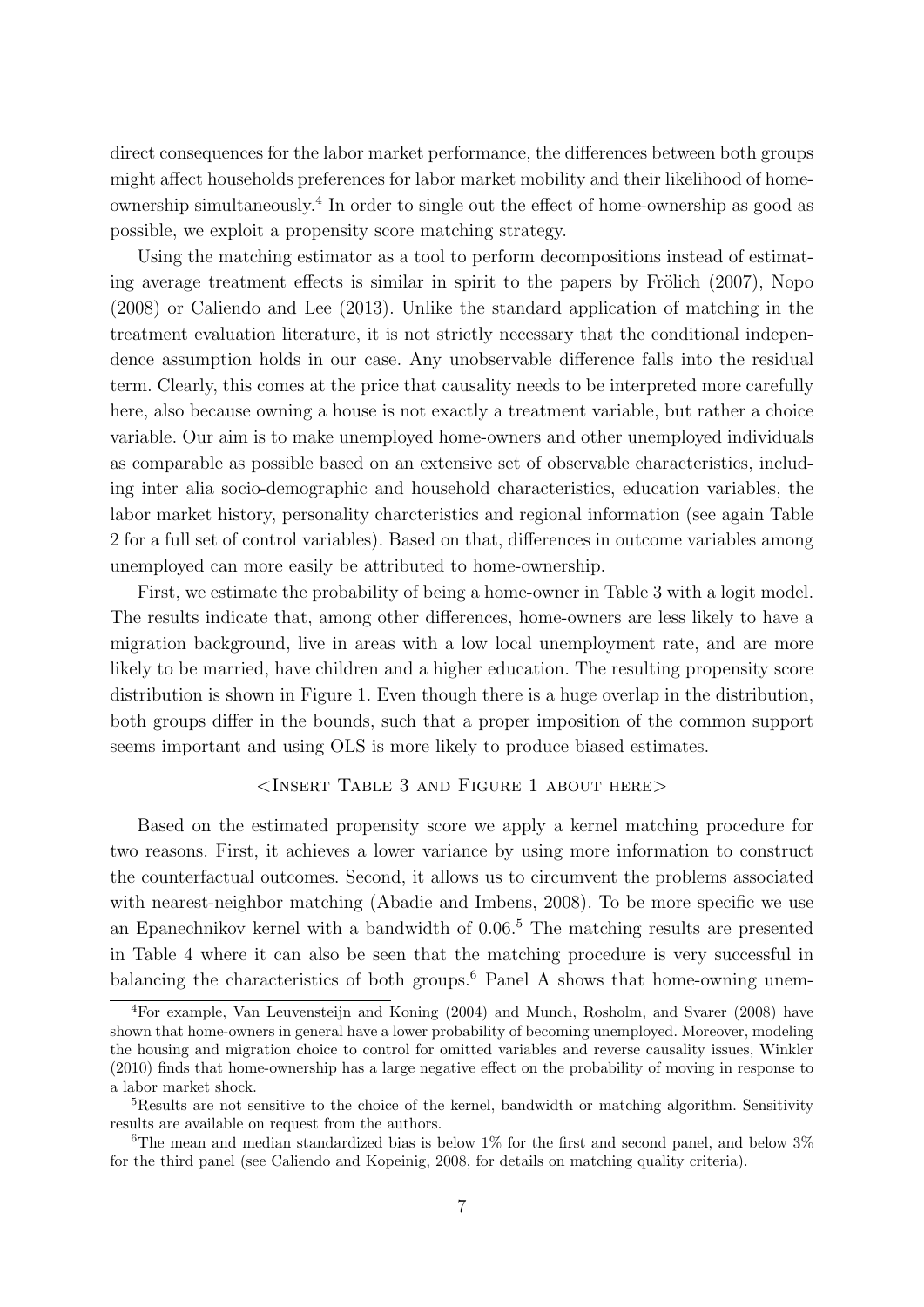ployed do not differ significantly in terms of search intensity or type of search from their non-home-owning counterparts. If anything they seem to search less intensively and use less active search channels (both variables not significant). They are, however, indeed restricted in their mobility; not only do they report to be less willing to move for a new job, also their actual moving behavior is limited compared to others.<sup>7</sup> Hence, they search for jobs within a smaller geographically defined area which might explain why they would send out less applications. Panel B shows that this limited mobility results in lower employment probabilities in the short run (about 3 percentage points in wave 1). However, one year later the difference in employment probabilities has vanished. On top of that, home-owners found jobs which pay higher wages and in which job satisfaction is higher (Panel C). These results are in line with earlier findings for the US by Coulson and Fisher (2002).

#### <Insert Table 4 about here>

When we do the analyzes by gender the results are not much different.<sup>8</sup> All in all, we cannot find evidence that unemployed home-owners are being punished for their limited geographical mobility in Germany.

#### 6 Conclusions

This paper investigates to what extent home-ownership limits the possibilities for unemployed to exit unemployment and to find a new job. Using the IZA Evaluation Dataset Survey – a panel data set of newly unemployed individuals in Germany – we find that unemployed home-owners are less willing to move, but that this does not affect their job search behavior otherwise. They do not compensate their mobility restriction by more intensive (i.e. more search channels or applications) or different (more active/informal channels) job search. Furthermore, home-ownership does not seem to affect post-unemployment outcomes one year after entering unemployment negatively. In fact, we find that home-owning unemployed find better re-employment jobs than their renting counterparts. Hence, the limited mobility due to home-ownership does not force individuals to accept worse jobs. If home-owners would change their search behavior or face specific difficulties in finding a new job due to their restricted mobility, ALMP might have to be adjusted to address these problems. However, since both job search behavior and post-unemployment job outcomes are not negatively affected, the German labor market does not call for such an intervention.

<sup>7</sup>This corresponds to earlier findings for the UK by Battu, Ma, and Phimister (2008).

<sup>8</sup>Results available from the authors upon request.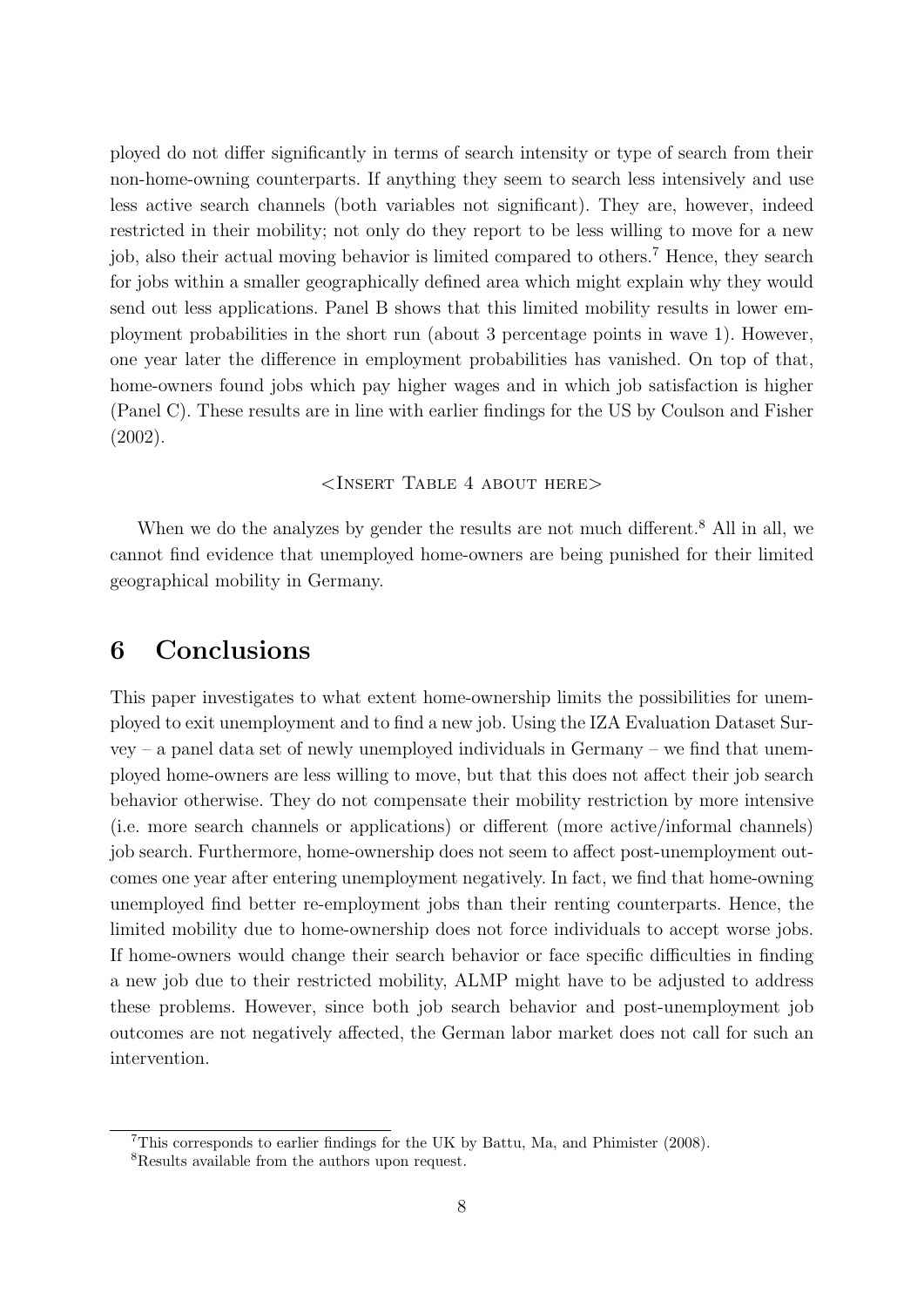### References

- Abadie, A., and G. Imbens (2008): "On the Failure of the Bootstrap for Matching Estimators," Econometrica, 76(6), 1537–1557.
- ARNI, P., M. CALIENDO, S. KÜNN, AND K. ZIMMERMANN (2014): "The IZA Evaluation Dataset Survey: A Scientific Use File," IZA Journal of European Labor Studies, 3:6.
- BAERT, S., F. HEYLEN, AND D. ISEBAERT (2014): "Does homeownership lead to longer unemployment spells? The role of mortgage payments," De Economist, 162, 263–286.
- BATTU, H., A. MA, AND E. PHIMISTER (2008): "Housing tenure, job mobility and unemployment in the UK," The Economic Journal, 118, 311–328.
- BLANCHFLOWER, D., AND A. OSWALD (2013): "Does high homeownership impair the labor market," Working Paper 19079, NBER.
- Caliendo, M., and S. Kopeinig (2008): "Some Practical Guidance for the Implementation of Propensity Score Matching," Journal of Economic Surveys, 22(1), 31–72.
- Caliendo, M., and W. Lee (2013): "Fat Chance! Obesity and the Transition from Unemployment to Employment," Economics and Human Biology, 11(2), 121–133.
- Coulson, N., and L. Fisher (2002): "Tenure choice and labour market outcomes," Housing Studies, 17(1), 35–49.
- (2009): "Housing tenure and labor market impacts: The search goes on," Journal of Urban Economics, 65(3), 252–264.
- DE GRAAF, T., M. VAN LEUVENSTEIJN, AND C. VAN EWIJK (2009): "Homeownership, social renting, and labour mobility across Europe," in Homeownership & the labour market in Europe, ed. by C. Van Ewijk, and M. V. Leuvensteijn, pp. 113–136. Oxford University Press.
- DIPASQUALE, D., AND E. GLAESER (1999): "Incentives and social capital: Are homeowners better citizens?," Journal of Urban Economics, 45(2), 354–384.
- FERREIRA, F., J. GYOURKO, AND J. TRACY (2010): "Housing busts and household mobility," Journal of Urban Economics, 68, 34–45.
- FRÖLICH, M. (2007): "Propensity score matching without conditional independence assumption - with an application to the gender wage gap in the United Kingdom," Econometrics Journal, 10, 359–407.
- Genesove, D., and C. Mayer (2001): "Loss aversion and seller behavior: Evidence from the housing market," Quarterly Journal of Economics, 87, 1233–1260.
- Glaeser, E., and J. Shapiro (2003): "The benefits of the home mortgage interest deduction," Tax Policy and the Economy, 17, 37–82.
- GREEN, R., AND P. HENDERSHOTT (2001): "Home-ownership and unemployment in the US," Urban Studies, 38(9), 1509–1520.
- Heckman, J., and G. Borjas (1980): "Does unemployment cause future unemployment? Definitions, questions, and answers from a continuous time model of heterogeneity and state dependence," Economica, 47, 247–283.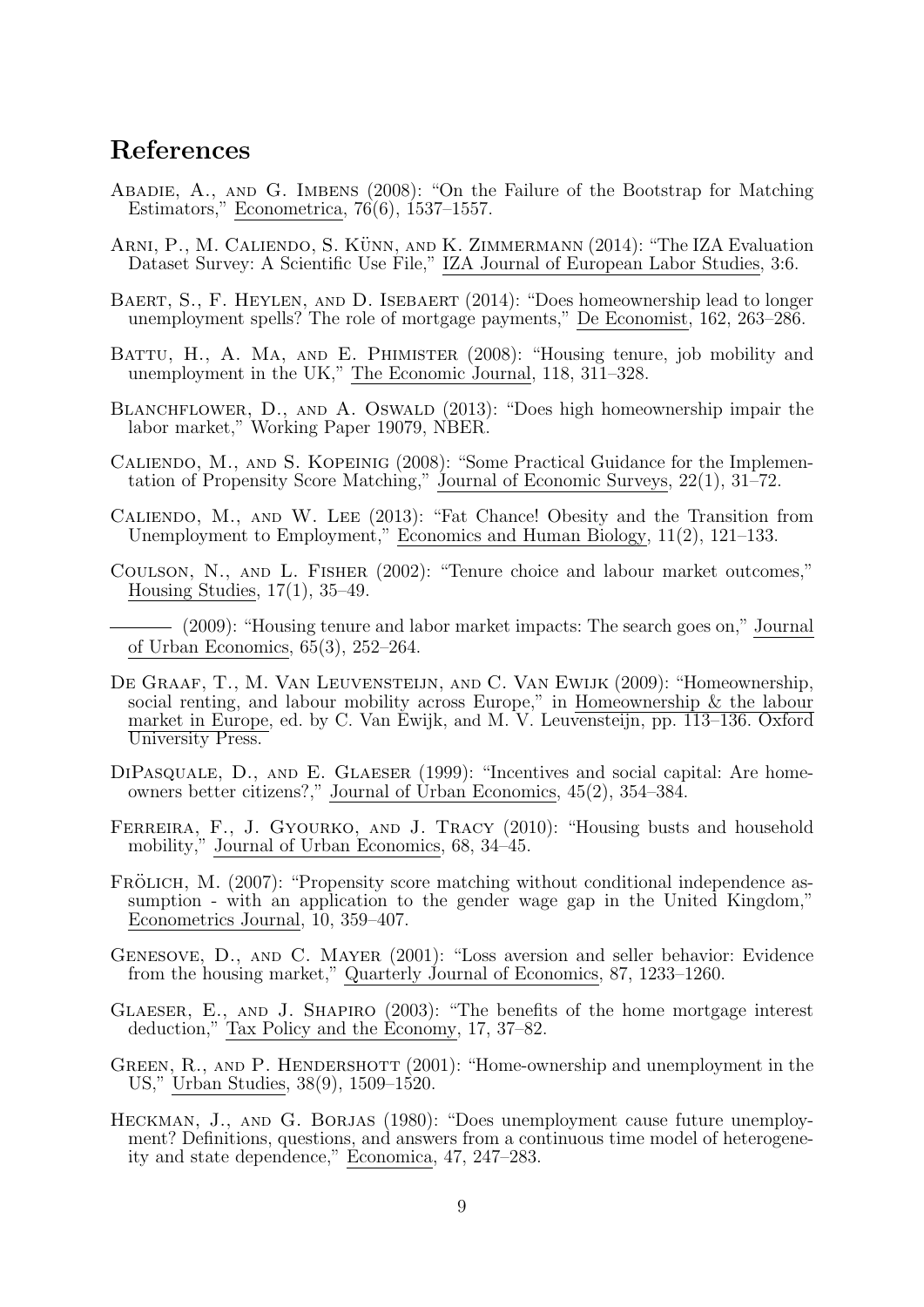- HORSEWOOD, N., AND K. DOL (2013): "Home ownership, mobility and unemployment: A re-evaluation of the Owswald thesis," Neujobs Working Paper 14.3a.
- Kantor, Y., P. Nijkamp, and J. Rouwendal (2012): "Homeownership, unemployment and commuting distances," Tinbergen Institute Discussion Paper 13-144/VIII.
- Laamanen, J.-P. (2013): "Home-ownership and the Labour Market: Evidence from Rental Housing Market Deregulation," MPRA Working Paper 55256.
- MORESCALCHI, A. (2014): "The puzzle of job search and housing tenure. A reconciliation of theory and empirical evidence," Working Paper 59079, Munich Personal RePec Archive.
- MUNCH, J., M. ROSHOLM, AND M. SVARER (2006): "Are homeowners really more unemployed?," The Economic Journal, 116, 991–1013.
- (2008): "Home ownership, job duration, and wages," Journal of Urban Economics, 63, 130–145.
- Nopo, H. (2008): "Matching as a Tool to Decompose Wage Gaps," Review of Economics and Statistics, 90, 290–299.
- Oswald, A. (1999): "The housing market and europe's unemployment: A non-technical paper," Working paper, Warwick University, Warwick.
- THEODOSSIOU, I., AND M. WHITE (1994): "Unemployment propensity and unemployment duration," Labour, 8, 445–454.
- VALETTA, R. (2013): "House lock and structural unemployment," Labour Economics, 25, 86–97.
- Van Leuvensteijn, M., and P. Koning (2004): "The effect of home-ownership on labor mobility in the Netherlands," Journal of Urban Economics, 55, 580–596.
- van Vuuren, A. (2009): "The impact of homeownership on unemployment in the Netherlands," in Homeownership & the labour market in Europe, ed. by C. Van Ewijk, and M. V. Leuvensteijn, pp. 113–136. Oxford University Press.
- WINKLER, H. (2010): "The effect of homeownership on geographic mobility and labor market outcomes," Mimeo, UCLA.
- ZABEL, J.  $(2009)$ : "The role of the housing market in the migration response to employment shocks," Working paper.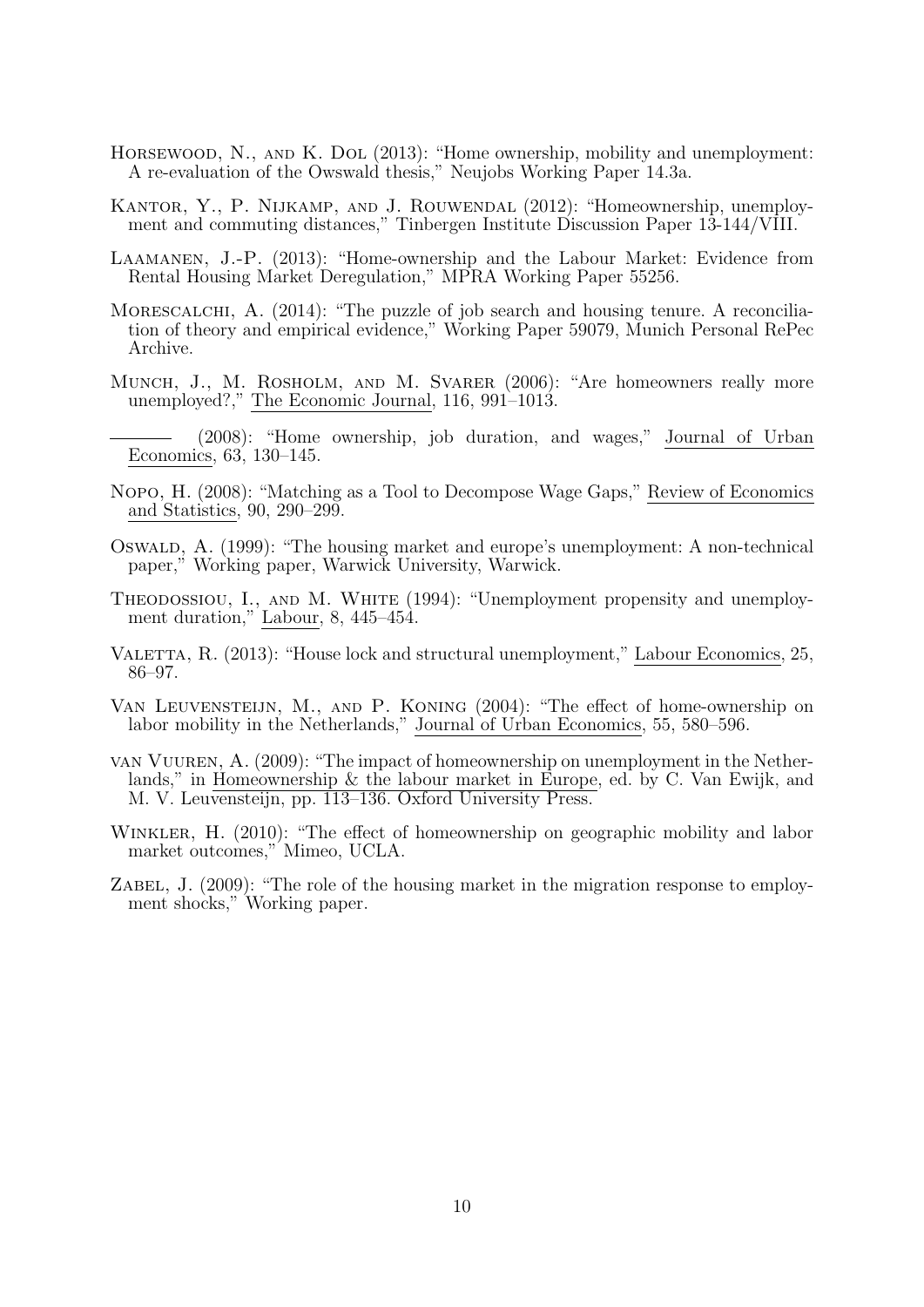|                                                                     | Homeowner |           |                 |
|---------------------------------------------------------------------|-----------|-----------|-----------------|
|                                                                     |           |           | $t$ – test      |
| Variable                                                            | No        | Yes       | <i>p</i> -value |
| No. of observations                                                 | 4230      | 2710      |                 |
| Socio-Demographic and Household Characteristics                     |           |           |                 |
| West Germany                                                        | 0.70      | 0.69      | 0.29            |
| Female                                                              | 0.48      | 0.52      | 0.00            |
| Migration background $2(1=yes)$                                     | 0.14      | 0.10      | 0.00            |
| German citizenship                                                  | 0.95      | 0.97      | 0.00            |
| Age                                                                 | 34.39     | 37.64     | 0.00            |
| Married (or cohabiting)                                             | 0.30      | 0.53      | 0.00            |
| Children                                                            |           |           |                 |
| No children                                                         |           |           |                 |
| One child                                                           | 0.71      | 0.58      | 0.00            |
|                                                                     | 0.18      | 0.22      | 0.00            |
| Two (or more) children                                              | 0.11      | 0.20      | 0.00            |
| Employment status partner:                                          |           |           |                 |
| None                                                                | 0.34      | 0.25      | 0.00            |
| Full-time Employed                                                  | 0.40      | 0.52      | 0.00            |
| Part-time Employed                                                  | 0.07      | 0.08      | 0.28            |
| School, Apprentice, etc.                                            | 0.07      | 0.06      | 0.01            |
| Unemployed                                                          | 0.04      | 0.03      | 0.00            |
| Other                                                               | 0.07      | 0.07      | 0.94            |
| Education                                                           |           |           |                 |
| School leaving degree                                               |           |           |                 |
| None, special needs, other                                          | 0.03      | 0.02      | 0.09            |
| Lower secondary school                                              | 0.27      | 0.27      | 0.64            |
| Middle secondary school                                             | 0.39      | 0.45      | 0.00            |
|                                                                     |           |           |                 |
| Specialized upper secondary school                                  | 0.31      | 0.26      | 0.00            |
| Vocational training                                                 |           |           |                 |
| None                                                                | 0.10      | 0.08      | 0.00            |
| Internal or external professional training, others                  | 0.67      | 0.71      | 0.00            |
| Technical college or university degree                              | 0.23      | 0.21      | 0.15            |
| Labor Market History                                                |           |           |                 |
| Employment status before unemployment                               |           |           |                 |
| Employed                                                            | 0.65      | 0.63      | 0.06            |
| Subsidized employment                                               | 0.06      | 0.07      | 0.13            |
| School, apprentice, military, etc.                                  | 0.18      | 0.16      | $\rm 0.02$      |
| Maternity leave                                                     | 0.03      | 0.05      | 0.00            |
| Other                                                               | 0.08      | 0.09      | 0.03            |
| Unemployment benefit recipient $(1 = yes)$                          | 0.77      | 0.72      | 0.00            |
| Months in unemployment (div. by age-18)                             | 0.80      | 0.66      | 0.00            |
| Months in employment (div. by age-18)                               | 7.72      | 8.32      | 0.01            |
|                                                                     |           | 0.06      |                 |
| Seeking self-employment                                             | 0.05      |           | 0.13            |
| Personality Characteristics (1 = low, 7 = high)                     |           |           |                 |
| Openness                                                            | 5.09      | 4.95      | 0.00            |
| Conscientiousness                                                   | 6.21      | 6.21      | 0.86            |
| Extraversion                                                        | 5.20      | 5.10      | 0.00            |
| Neuroticism                                                         | 3.74      | 3.79      | 0.09            |
| Internal Locus of Control                                           | 5.04      | $_{5.01}$ | 0.07            |
| Regional and Seasonal Variables                                     |           |           |                 |
| Local UE Rate at Interview                                          |           |           |                 |
| below $5\%$ (ref.)                                                  | 0.22      | 0.22      | 0.91            |
| $5 - 10\%$                                                          | 0.43      | 0.45      | 0.06            |
| 10-15%                                                              | 0.28      | 0.24      | 0.00            |
| $15 + \%$                                                           | 0.07      | 0.09      | 0.01            |
| Time between UE and interview: $(7 \text{ to } 14 + \text{ weeks})$ |           |           |                 |
| 7 weeks                                                             |           |           |                 |
|                                                                     | 0.02      | 0.02      | 0.67            |
| 8                                                                   | 0.23      | 0.24      | 0.36            |
| ()                                                                  |           |           |                 |
| Months of entry (June 2007 - May 2008)                              |           |           |                 |
| $_{\rm June}$                                                       | 0.05      | 0.05      | 0.37            |
| ()                                                                  |           |           |                 |

#### Table 1: Selected Descriptive Statistics by Home Ownership

Source: IZA Evaluation Data Set, own calculations.

Note: All numbers are shares unless stated otherwise; p-value refers to a two-sided  $t\text{-test}$  of mean equality between both groups.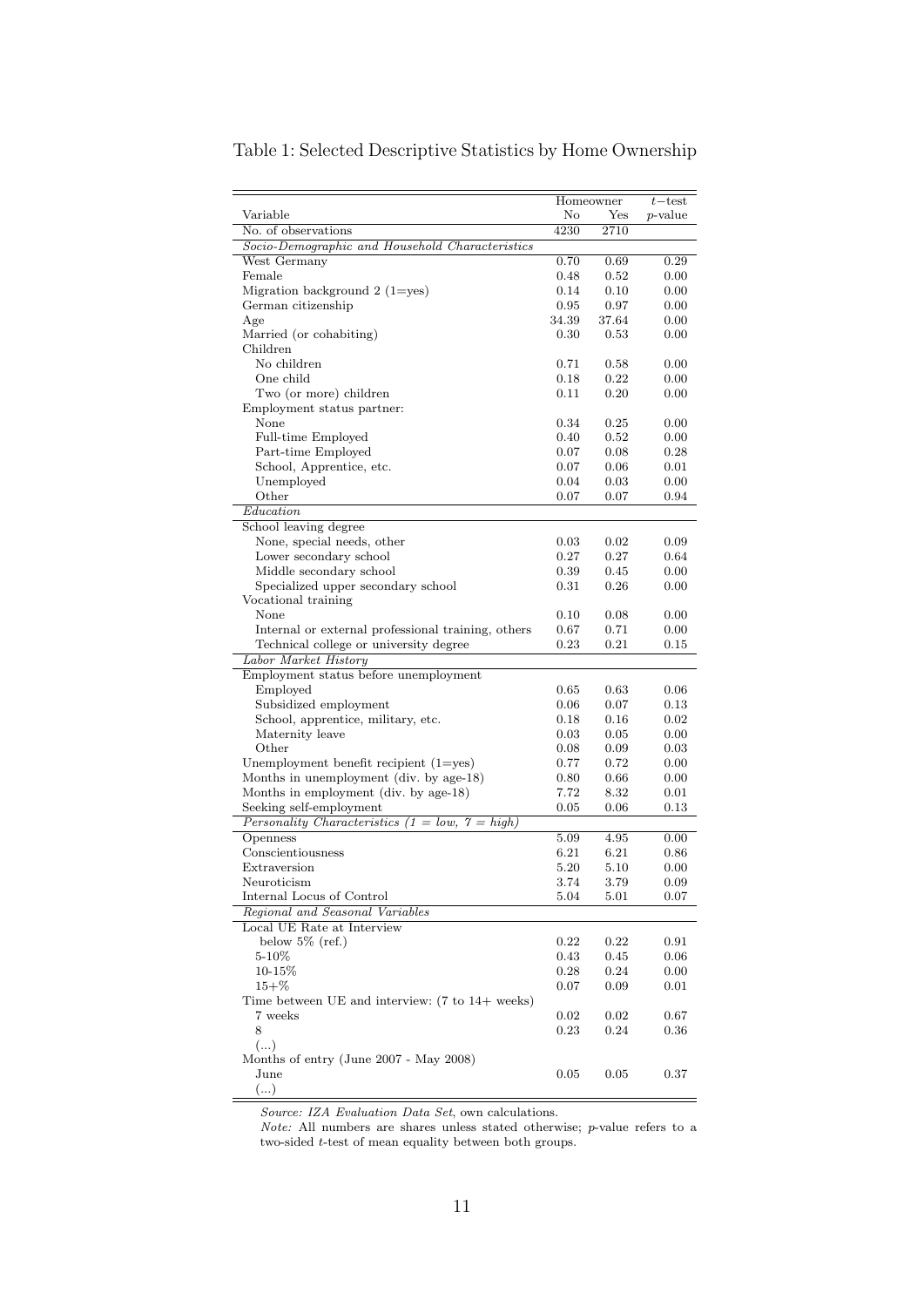Table 2: Search and Employment Outcome Variables by Home Ownership

|                                                        | Homeowner | $t$ – test |                 |
|--------------------------------------------------------|-----------|------------|-----------------|
| Variable                                               | No        | Yes        | <i>p</i> -value |
| No. of observations                                    | 4230      | 2710       |                 |
| A. Search Variables                                    |           |            |                 |
| Hourly reservation wage (in Euro) <sup>(a)</sup>       | 7.17      | 7.39       | 0.06            |
| Number of own applications (mean)                      |           | 13.82      | 0.03            |
| Number of search channels                              |           | 4.78       | 0.67            |
| Active search channels $(0=low, 4=high)$               | 0.98      | 0.92       | 0.00            |
| Applied for vacancies for which you would have to move | 0.30      | 0.20       | 0.00            |
| B. Employment and ALMP Variables in Wave 2             |           |            |                 |
| Moved between wave 1 and 2 (1=yes)                     | 0.07      | 0.02       | 0.00            |
| Employed at wave 1                                     | 0.24      | 0.21       | 0.00            |
| Employed at wave 2                                     | 0.64      | 0.64       | 0.74            |
| Participation in any ALMP                              | 0.29      | 0.29       | 0.64            |
| Participation in ALMP training program                 |           | 0.19       | 0.34            |
| Months employed until wave 2                           |           | 4.96       | 0.00            |
| Months not employed until wave 2                       |           | 6.97       | 0.07            |
| C. Job Related Variables in Wave $2^{(b)}$             |           |            |                 |
| Hourly wage in wave 2 (in Euro)                        | 8.32      | 8.59       | 0.16            |
| Commuting distance to job (in km)                      | 42.29     | 43.37      | 0.81            |
| Job satisfaction with first job (0.low, 10.high)       | 7.05      | 7.42       | 0.00            |

Source: IZA Evaluation Data Set, own calculations.

 $\emph{Note:}$  All numbers are shares unless stated otherwise;  $p\text{-value refers to a two-sided}$ t-test of mean equality between both groups.

(a) Reservation wages are observed for a smaller number of individuals only, e.g., those who are still unemployed at the first interview.

<sup>(</sup>b) These variables are observed for a smaller number of individuals only, e.g., those who have found a job.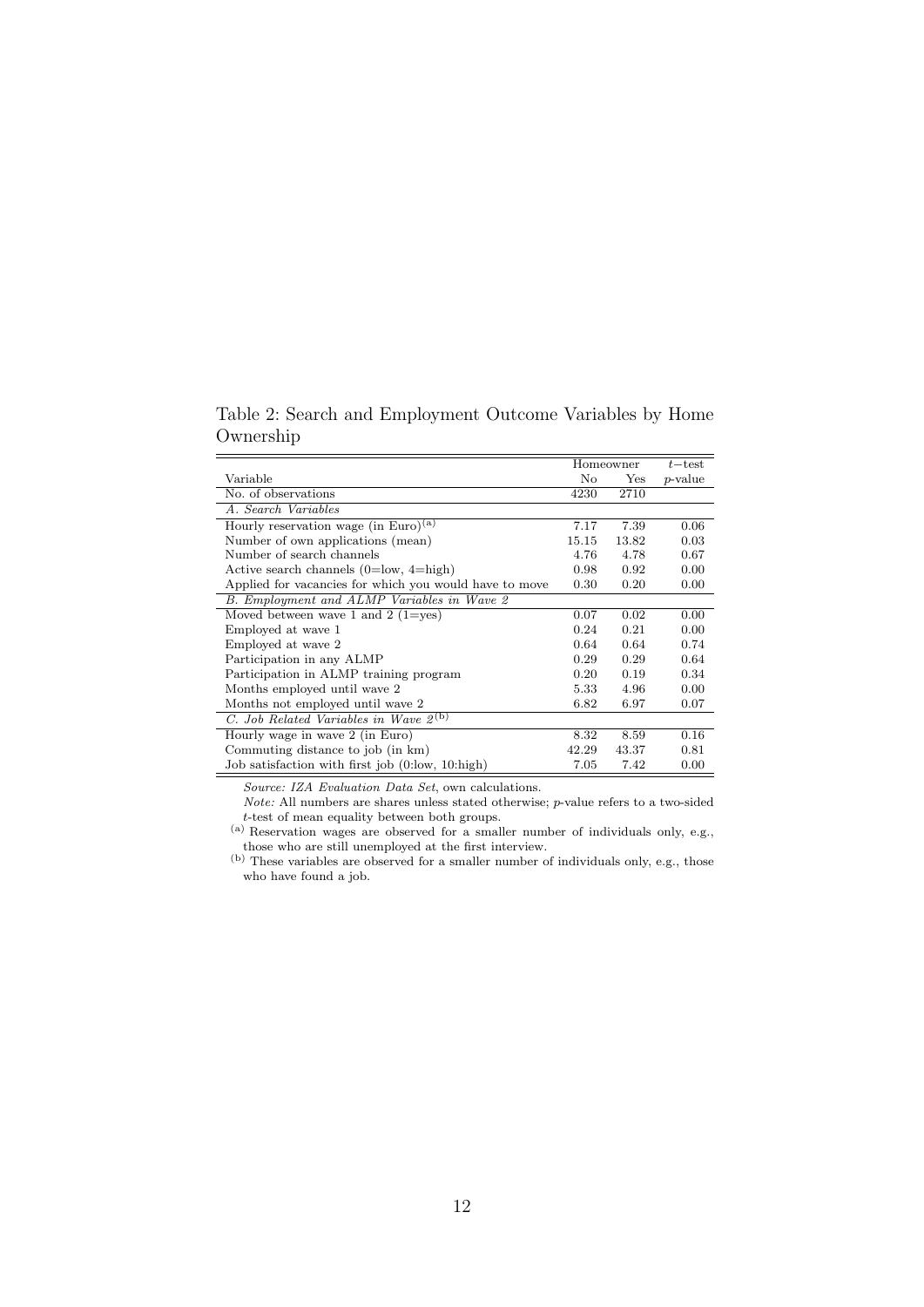| Variable                                        | Coefficients | (s.e.)  |  |
|-------------------------------------------------|--------------|---------|--|
|                                                 | (1)          | (2)     |  |
| Socio-Demographic and Household Characteristics |              |         |  |
| West Germany                                    | $-.399***$   | (0.109) |  |
| Female                                          | -.064        | (0.061) |  |
| Migration background $(1 = yes)$                | $-.380***$   | (0.1)   |  |
| German citizenship                              | $0.488***$   | (0.174) |  |
| Age                                             |              |         |  |
| $17-24$ years                                   |              |         |  |
| $25-34$ years                                   | $-.763***$   | (0.091) |  |
| $35-44$ years                                   | $-.236***$   | (0.096) |  |
| $45-55$ years                                   | $0.195***$   | (0.098) |  |
| Married (or cohabiting)                         | $0.973***$   | (0.076) |  |
| Children (Ref.: No children)                    |              |         |  |
| One child                                       | $0.315***$   | (0.072) |  |
| Two (or more) children                          | $0.613***$   | (0.087) |  |
| Employment status partner:                      |              |         |  |
| No partner (ref.)                               |              |         |  |
| Full-time employed                              | $-.082$      | (0.078) |  |
| Part-time employed                              | $-.525***$   | (0.123) |  |
| Education                                       | -.034        | (0.117) |  |
| Unemployment                                    | -.760***     | (0.163) |  |
| Other                                           | $-.603***$   | (0.128) |  |
| Education                                       |              |         |  |
| School leaving degree                           |              |         |  |
| None, special needs, other (Ref.)               |              |         |  |
| Lower secondary school                          | 0.131        | (0.189) |  |
| Middle secondary school                         | 0.208        | (0.189) |  |
| Specialized upper secondary school              | 0.036        | (0.194) |  |
| <b>Higher Education</b>                         |              |         |  |
| None $(Ref.)$                                   |              |         |  |
| Int. or ext. prof. training, others             | $0.17*$      | (0.097) |  |
| Technical college or university degree          | 0.181        | (0.115) |  |
| Labor market history                            |              |         |  |
| Employment status before Unemployment           |              |         |  |
| Employed (ref.)                                 |              |         |  |
| Subsidized employment                           | 0.13         | (0.11)  |  |
| School, apprentice, military, etc.              | $0.267***$   | (0.095) |  |
| Maternity leave                                 | 0.066        | (0.14)  |  |
| $\rm Other$                                     | 0.16         | (0.099) |  |
| Unemployment Benefit Recipient (yes)            | $-.321***$   | (0.122) |  |
| Level of UB in Euro/month                       | -.009        | (0.018) |  |
| Months in unemployment (div. by age-18)         | $-.058***$   | (0.022) |  |
| Months in employment (div. by age-18)           | $0.009*$     | (0.005) |  |
| Seeking self-employment                         | 0.126        | (0.12)  |  |
| Personality Characteristics                     |              |         |  |
| Openness (standardized)                         | $-.078***$   | (0.03)  |  |
| Conscientiousness (standardized)                | 0.017        | (0.03)  |  |
| Extraversion (standardized)                     | $-.060**$    | (0.03)  |  |
| Neuroticism (standardized)                      | 0.022        | (0.03)  |  |
| Locus of control (standardized)                 | $-.005$      | (0.03)  |  |
| Regional and Seasonal Variables                 |              |         |  |
| Local Unemployment Rate at Interview            |              |         |  |
| below $5\%$ (ref.)                              |              |         |  |
| $5 - 10\%$                                      | 0.02         | (0.069) |  |
| $10 - 15\%$                                     | $-.524***$   | (0.116) |  |
| $15 + \%$                                       | $-.288*$     | (0.154) |  |
| Obs.                                            | 6940         |         |  |
| $Pseudo-R2$                                     | 0.093        |         |  |
| log-Likelihood                                  | -4211.598    |         |  |

Table 3: Propensity Score Estimation

Source: IZA Evaluation Data Set, own calculations.

Note: Additional control variables used: Month of entry into unemployment (June 2007-May2008) and time between unemployment entry and interview (7-14 weeks). Full estimation results are available on request by the authors.

∗ ∗ ∗/ ∗ ∗/∗ indicate significance at the 1%/5%/10%-level, standard errors in parentheses.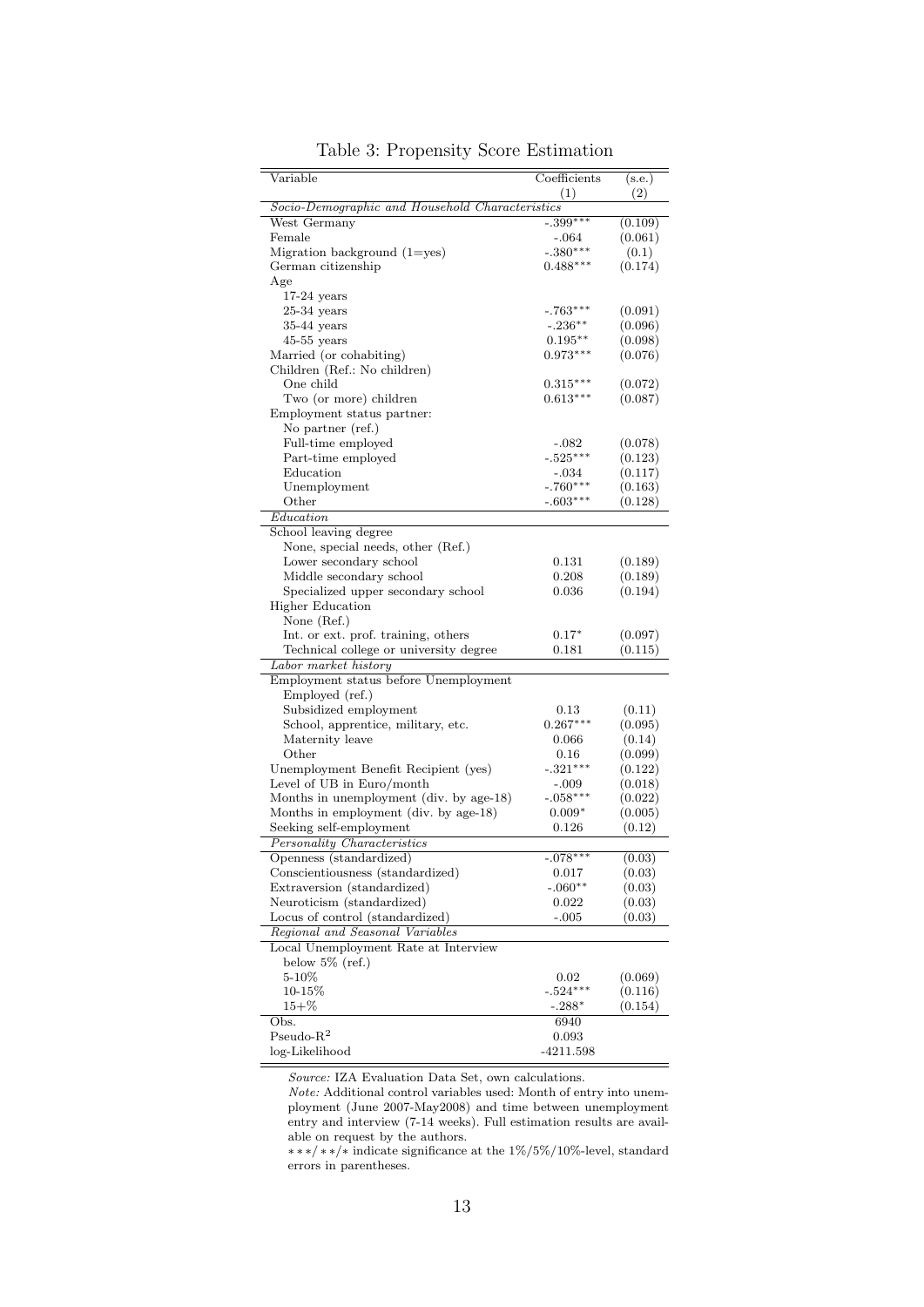Table 4: Propensity Score Matching Results<sup>1</sup>

| Outcome Variables                                      | Effect    | se     | t         | $TN^2$ | $NT^2$ | $\overline{Off^2}$ | $bias$ aft <sup>2</sup> | mdbaft <sup>2</sup> |
|--------------------------------------------------------|-----------|--------|-----------|--------|--------|--------------------|-------------------------|---------------------|
| A. Search Variables                                    |           |        |           |        |        |                    |                         |                     |
| Number own applications                                | $-0.4090$ | 0.6031 | $-0.6782$ | 2710   | 4230   | 6                  | 0.7213                  | 0.6672              |
| Number of search channels                              | 0.0580    | 0.0530 | 1.0930    | 2710   | 4230   | 6                  | 0.7213                  | 0.6672              |
| Number of active search channels                       | $-0.0163$ | 0.0200 | $-0.8167$ | 2710   | 4230   | 6                  | 0.7213                  | 0.6672              |
| Applied for vacancies for which you would have to move | $-0.0451$ | 0.0109 | $-4.1340$ | 2710   | 4230   | 6                  | 0.7213                  | 0.6672              |
| Log hourly reservation wage (in Euro) <sup>(a)</sup>   | 0.0117    | 0.0133 | 0.8797    | 1899   | 2904   | 9                  | 0.8778                  | 0.7197              |
| <b>B.</b> Employment and ALMP Variables                |           |        |           |        |        |                    |                         |                     |
| Moved between wave 1 and 2 (1=yes)                     | $-0.0306$ | 0.0047 | $-6.4624$ | 2710   | 4230   | 6                  | 0.7213                  | 0.6672              |
| Employed in wave 1                                     | $-0.0281$ | 0.0111 | $-2.5254$ | 2710   | 4230   | 6                  | 0.7213                  | 0.6672              |
| Employed in wave 2                                     | 0.0036    | 0.0126 | 0.2880    | 2710   | 4230   | 6                  | 0.7213                  | 0.6672              |
| Participation in any ALMP until wave 2                 | $-0.0049$ | 0.0129 | $-0.3789$ | 2710   | 4230   | 6                  | 0.7213                  | 0.6672              |
| Participation in ALMP training program until wave 2    | $-0.0124$ | 0.0114 | $-1.0861$ | 2710   | 4230   | 6                  | 0.7213                  | 0.6672              |
| Months employed until wave 2                           | $-0.1358$ | 0.1325 | $-1.0273$ | 2710   | 4230   | 6                  | 0.7213                  | 0.6672              |
| Months not employed until wave 2                       | 0.0079    | 0.1143 | 0.0691    | 2710   | 4230   | 6                  | 0.7213                  | 0.6672              |
| C. Job Related Variables <sup>(b)</sup>                |           |        |           |        |        |                    |                         |                     |
| Log hourly wage in wave 2                              | 0.0398    | 0.0169 | 2.355     | 1648   | 2617   | 9                  | 1.7573                  | 1.3438              |
| Commuting distance to job (in km)                      | 2.6894    | 4.3823 | 0.6136    | 1288   | 2065   | 13                 | 2.7229                  | 2.2635              |
| Job satisfaction with first job (0:low, 10:high)       | 0.3456    | 0.0946 | 3.6554    | 1302   | 2102   | 13                 | 2.6811                  | 2.1023              |

Source: IZA Evaluation Data Set, own calculations.

Note: Results presented here a based on a kernel matching algorithm with an epanechnikov kernel function, a bandwidth of 0.06 and imposition of common support; standard errors are based on 499 bootstrap replications.

 $<sup>(1)</sup>$  Propensity score estimation results are available in Table 3 and the propensity score distribution is shown in Figure 1.</sup>

(2) TN and NT indicate the number of individuals in the group of homeowners and non-homeowners; Off counts the number of individuals outside the common support region. biasaft and mdbaft summarize the mean and median standardized bias after matching.

 $(a)$  Reservation wages are observed for a smaller number of individuals only, e.g., those who are still unemployed in wave 1.

(b) These variables are observed for a smaller number of individuals only, e.g., those who have found a job.